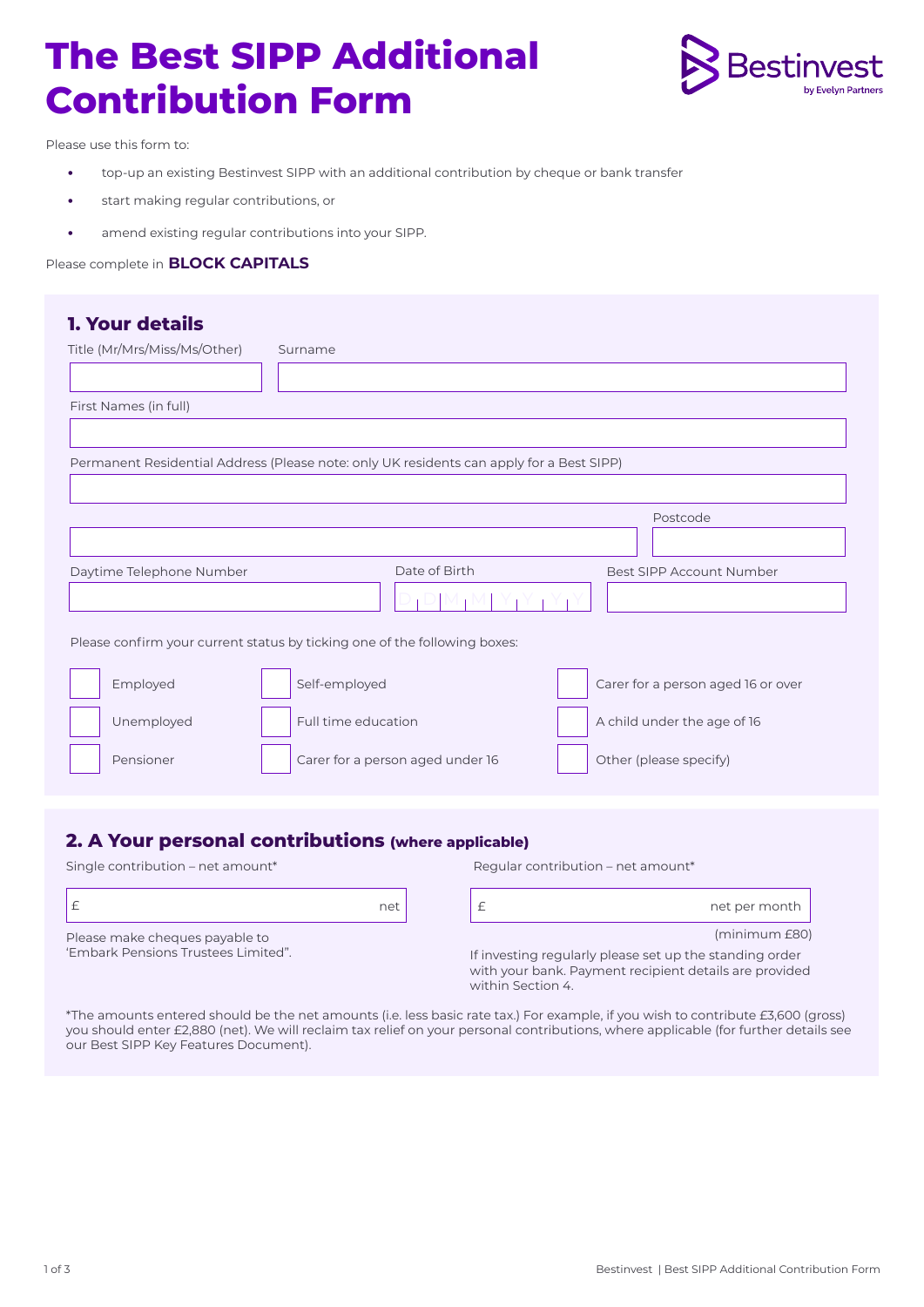# **The Best SIPP Additional Contribution Form**



| Single contribution - net amount*                                                                      |                                                                                                                                     | Regular contribution - net amount* |               |  |
|--------------------------------------------------------------------------------------------------------|-------------------------------------------------------------------------------------------------------------------------------------|------------------------------------|---------------|--|
| $\pounds$                                                                                              | net                                                                                                                                 | $\mathbf{f}$                       | net per month |  |
| Please complete this section if a contribution is to be made by a third party, for example a relative. |                                                                                                                                     |                                    |               |  |
| Title (Mr/Mrs/Miss/Ms/Other)                                                                           | Surname                                                                                                                             |                                    |               |  |
|                                                                                                        |                                                                                                                                     |                                    |               |  |
| First Names (in full)                                                                                  |                                                                                                                                     |                                    |               |  |
|                                                                                                        |                                                                                                                                     |                                    |               |  |
| Permanent Residential Address                                                                          |                                                                                                                                     |                                    |               |  |
|                                                                                                        |                                                                                                                                     |                                    |               |  |
|                                                                                                        |                                                                                                                                     | Postcode                           |               |  |
| Date of Birth                                                                                          |                                                                                                                                     |                                    |               |  |
|                                                                                                        | If investing regularly please set up the standing order with your bank.<br>Payment recipient details are provided within Section 4. |                                    |               |  |

## **3. Your employer's contributions (where applicable)**

| Single contribution - gross amount | Regular contribution - gross amount |           |          |  |                 |  |
|------------------------------------|-------------------------------------|-----------|----------|--|-----------------|--|
| £                                  | gross                               | $\pounds$ |          |  | gross per month |  |
| <b>Employers Name</b>              |                                     |           |          |  |                 |  |
|                                    |                                     |           |          |  |                 |  |
| Address                            |                                     |           |          |  |                 |  |
|                                    |                                     |           |          |  |                 |  |
|                                    |                                     |           | Postcode |  |                 |  |

Please make cheques payable to 'Embark Pensions Trustees Limited'.

If investing regularly please set up the standing order with your bank. Payment recipient details are provided within ection 4. (minimum £80)

\*The amount entered should be the net amounts (i.e. less basic rate tax.) For example, if you wish to contribute £3,600 (gross) you should enter £2,880 (net). We will reclaim tax relief on your personal contributions, where applicable (for further details see our Best Key Features Document).